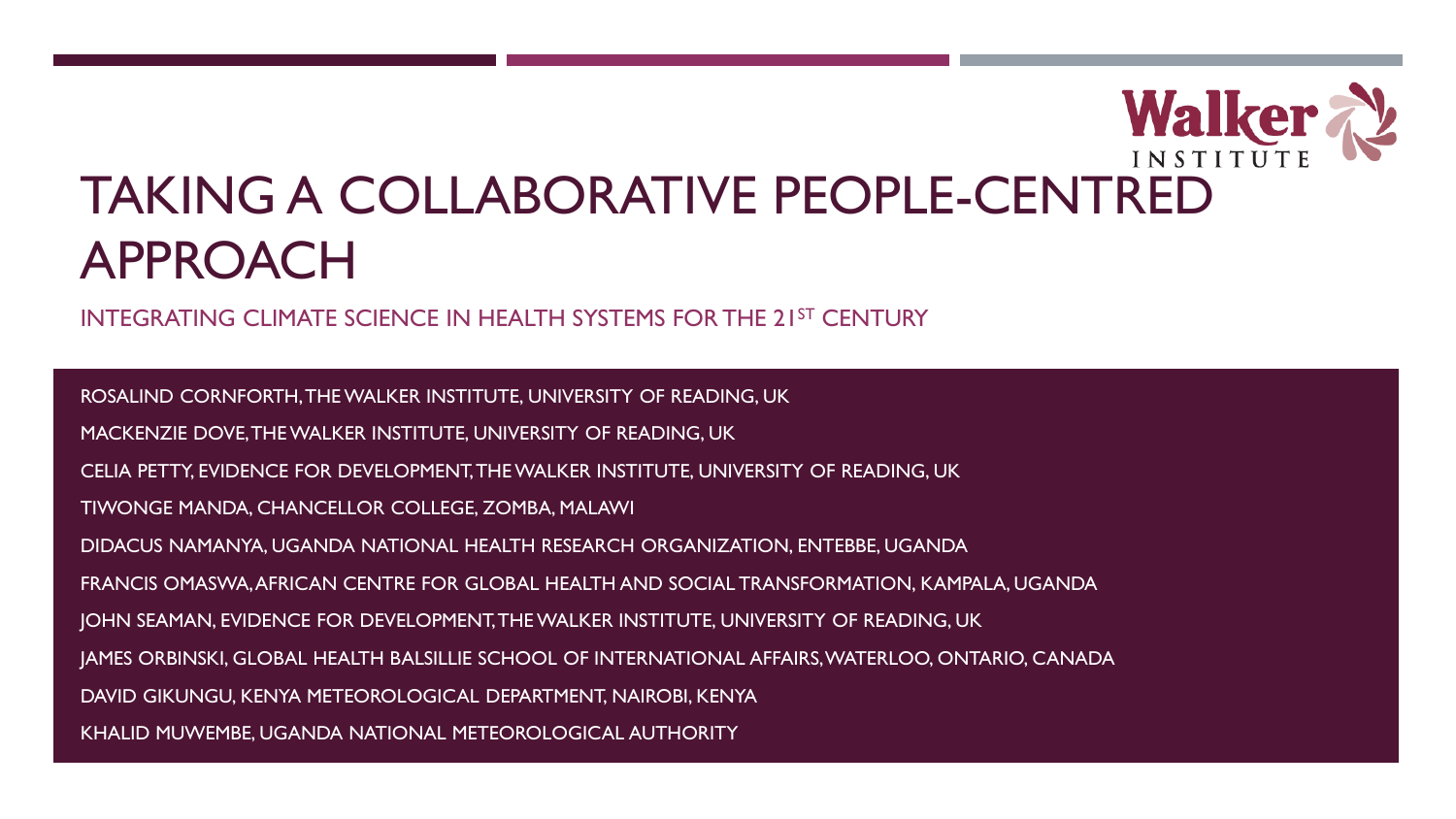### BACKGROUND: NEED FOR EFFECTIVE INTEGRATION

- **Climate projections** reveal East and Southern Africa warming, with uncertain changes in rainfall and weather extremes
- **Ill-defined causal pathways** between sub-seasonal and seasonal weather, livelihood, disaster preparedness and health systems
- **Within Malawi and Uganda health systems**, it is still unclear the existing technical, data and capacity constraints – this is critical to understand what & where specific needs exist for specific user bases, for appropriate service application
	- Can not 'co-design' without clear understanding and identification of base structures. Coordination becomes difficult if it leads to by-passing iterative ME&L processes
	- **Prior to successful implementation and effective integration**  $\rightarrow$  **establishing fundamental, observatory systems.**

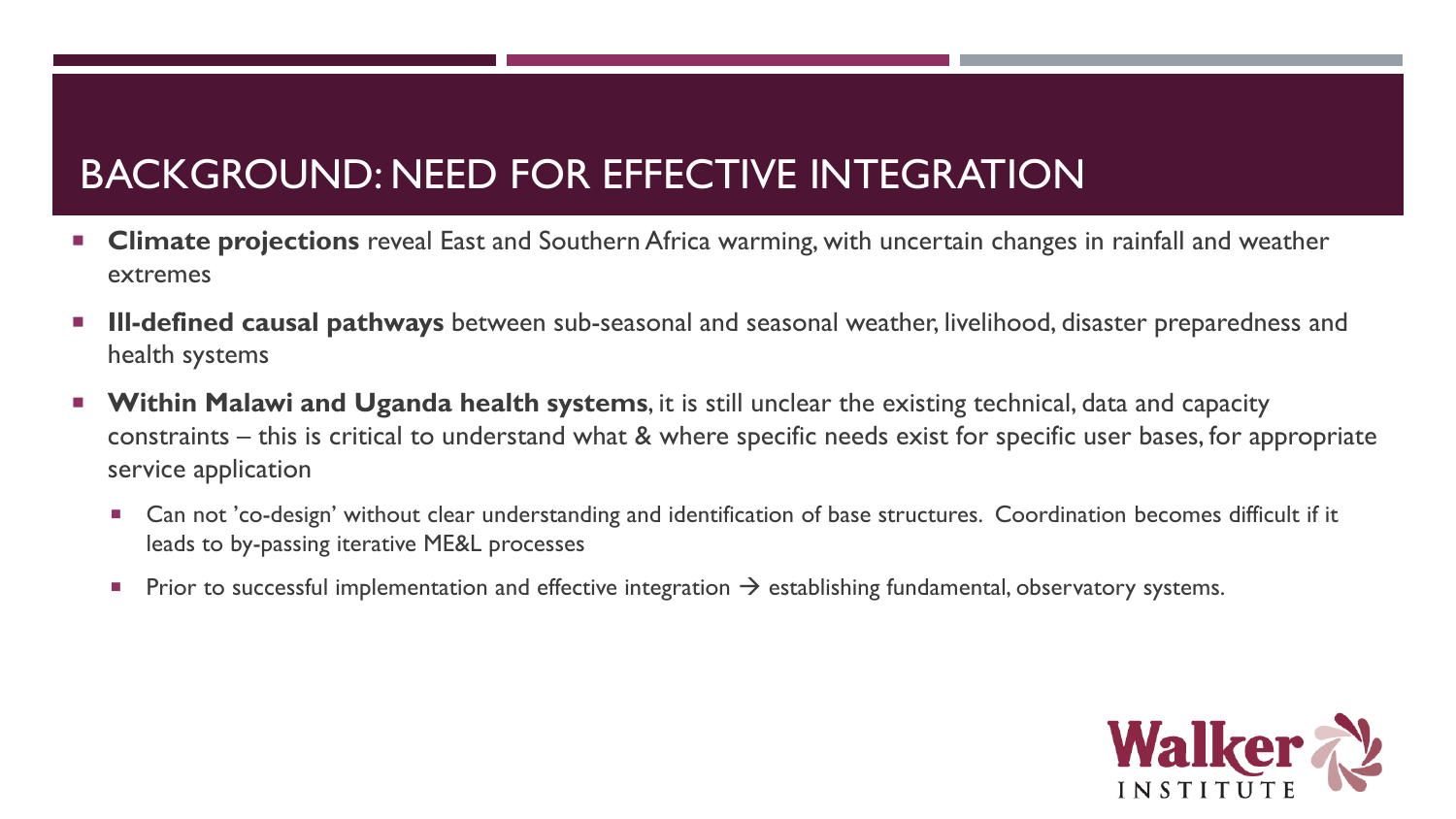#### CHALLENGES: CROSS-SECTOR INTEGRATION AND REPRESENTATION



- CIS and health information systems are fragmented. EW information is delayed by passage through agencies, non- collaborative sectors, lack of knowledge exchange
- Limited access to relevant timely data
- **Inadequate technical capacity in key organizations to recognise,** understand, interpret and apply available health / climate information
- Impacted by inadequate collaboration across Universities, Department of Climate Change, NHMS
- Slow operationalization of cross-border surveillance with no regional public health emergency coordination
- Lack of systematic data collection, analysis and dissemination
- Poor standardization and quality of data and metrics
- Weak research and innovation capabilities
- Policy frameworks (Libreville Declaration, 2008)
- Inadequate infrastructure & connectivity
- Inadequate funding

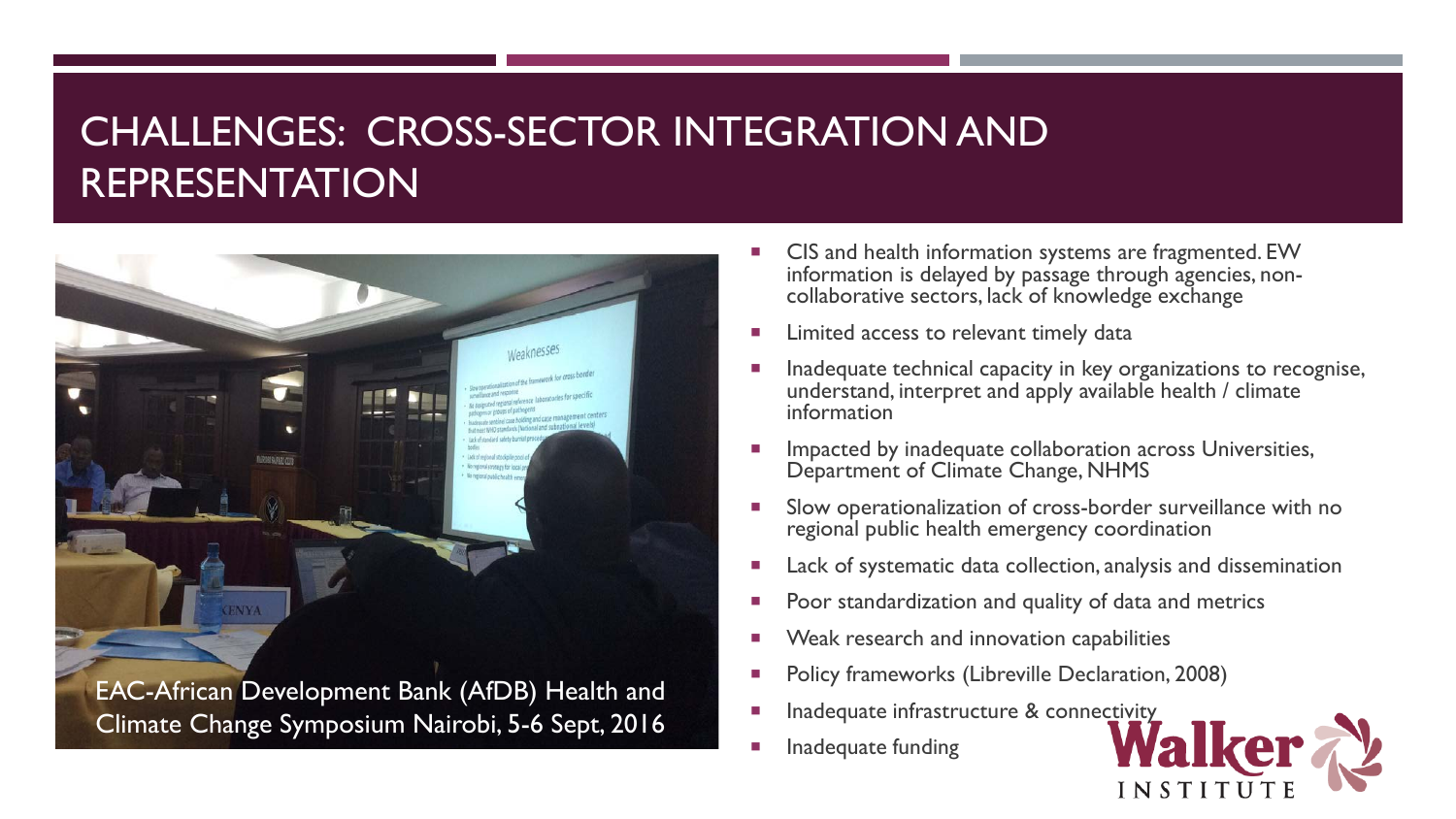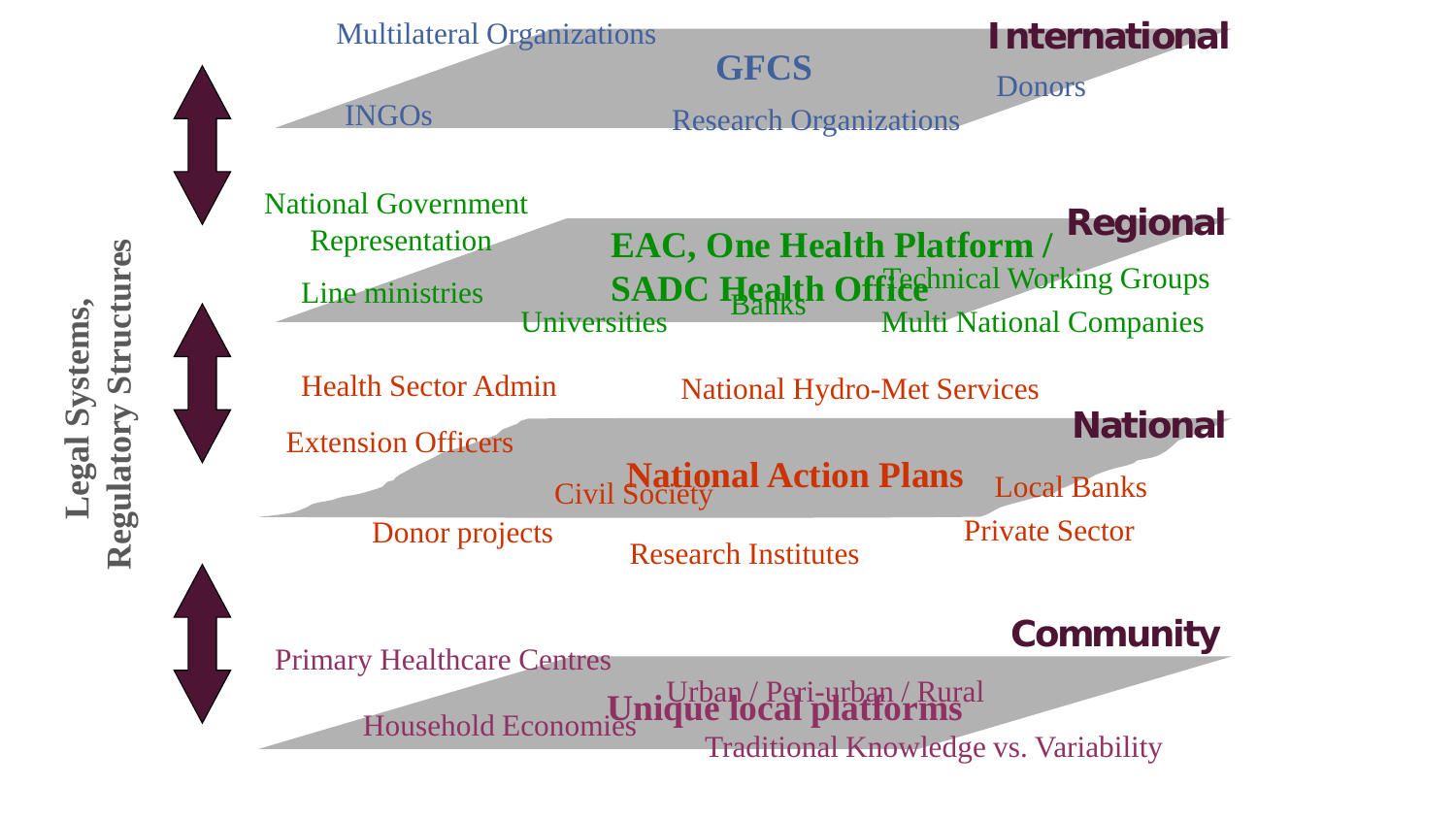#### OPPORTUNITY: CLIMATE-RESILIENT HEALTH SYSTEMS

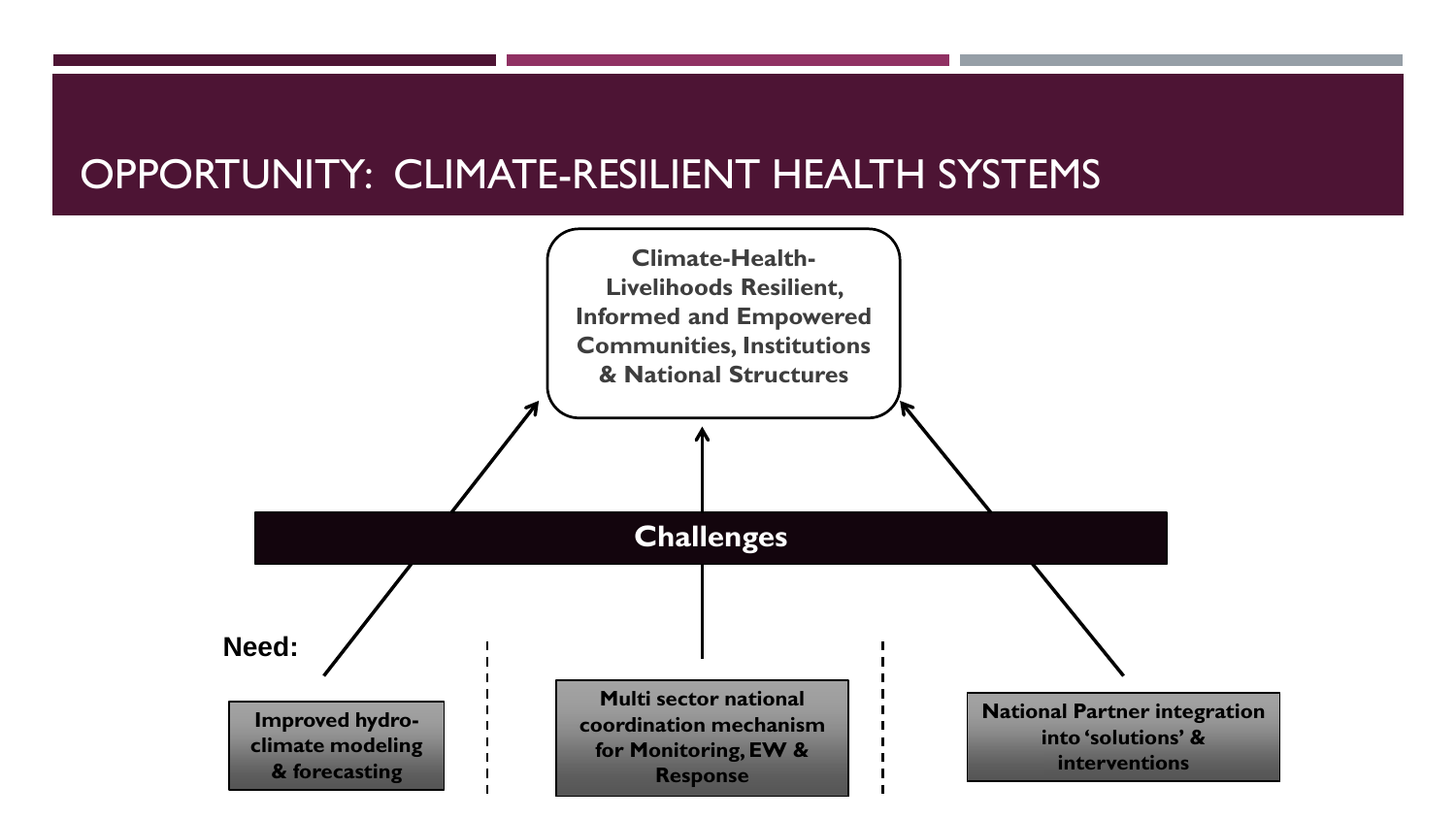### A NEW BUSINESS MODEL

#### **New Opportunities from Private Sector involvement**

- Innovative Capacity for Scale
- Expanded opportunity for operationalization
- Challenge existing structures (PPP)
- Potential for cost-effective solutions
- Expanded consumer / user base

#### **Private Sector Pitfalls**

- Are National Met Services being bypassed?
- Rapid acceleration without foundational services, expertise data delivery in place
- Overflow of information to customers
- Need for consumer protection, risk of destroying own market with 'incorrect' information
- Public Health/ Early Warning/ Disaster Response Information is a Public Good
	- What are the equitable profit models

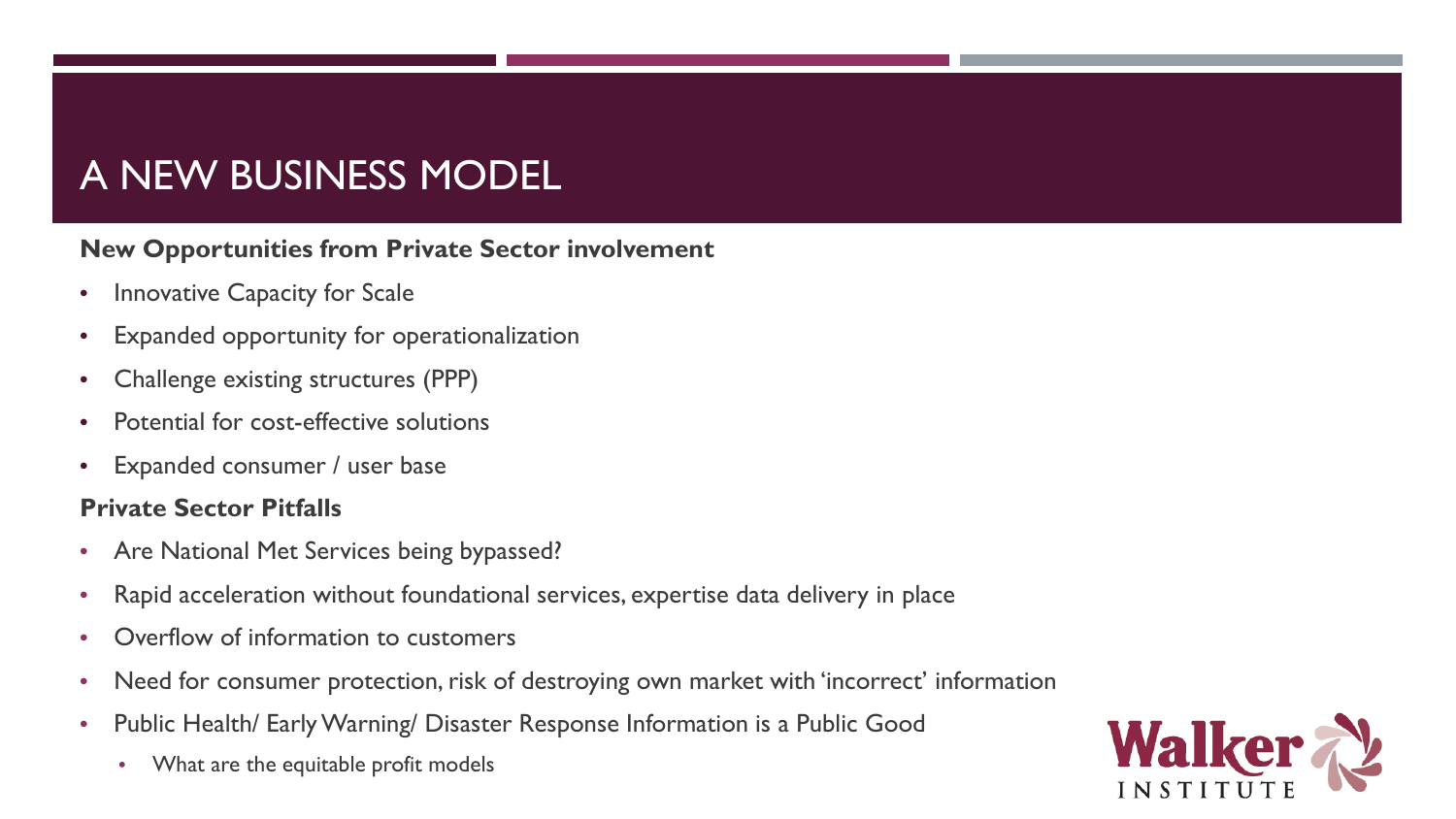#### PATHWAYS FORWARDS

- **Putting basics in place**
- Building from existing foundations
- **Integrating capacity building through collaborative step changes**
- **Information culture**
- **Grassroots Approach, prioritizing partnerships and collaborative, People-Centred Approach**
- Standardization of indicators and data communication of climate and health data
- **National data warehouse**
- **n** Increased local funding
- **Development of targeted information products to enhanced an information culture**
- **Integration of CIS, HIS, Agricultural information, Livelihoods**